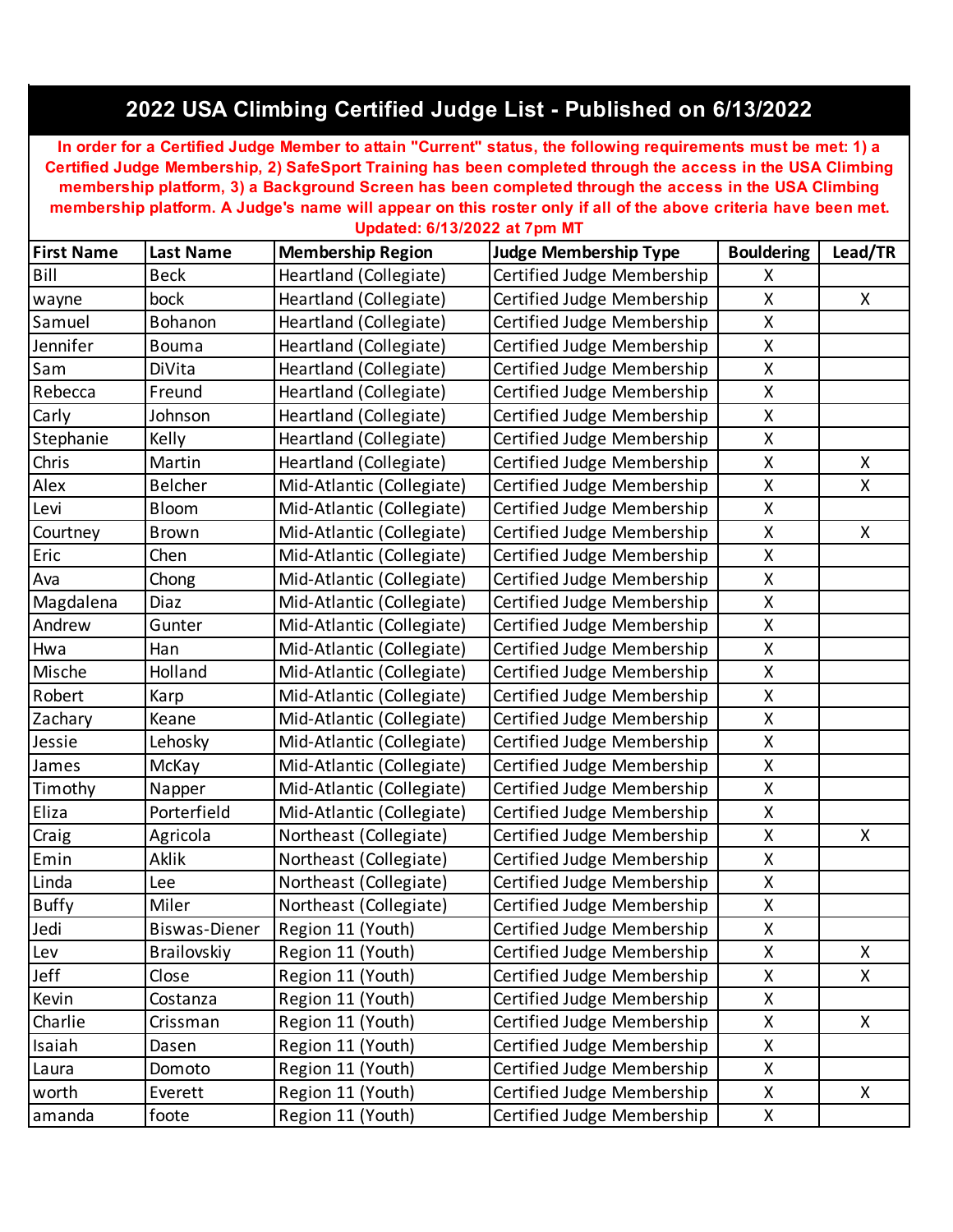| Tiffany        | Johnson       | Region 11 (Youth) | Certified Judge Membership | X                                                   |    |
|----------------|---------------|-------------------|----------------------------|-----------------------------------------------------|----|
| Bon            | Koo           | Region 11 (Youth) | Certified Judge Membership | X                                                   |    |
| David          | Lahaie        | Region 11 (Youth) | Certified Judge Membership | X                                                   |    |
| Richard        | Lemieux       | Region 11 (Youth) | Certified Judge Membership | X                                                   | X  |
| Adam           | Lewis         | Region 11 (Youth) | Certified Judge Membership | X                                                   | X  |
| Wayne          | Liou          | Region 11 (Youth) | Certified Judge Membership | X                                                   | X  |
| Yvonne         | Lo            | Region 11 (Youth) | Certified Judge Membership | X                                                   | X  |
| Don            | Mason         | Region 11 (Youth) | Certified Judge Membership | X                                                   |    |
| <b>Brian</b>   | McFarlane     | Region 11 (Youth) | Certified Judge Membership | X                                                   | X  |
| Alexey         | Monastyrsky   | Region 11 (Youth) | Certified Judge Membership | $\pmb{\mathsf{X}}$                                  | X  |
| David          | Morton        | Region 11 (Youth) | Certified Judge Membership | X                                                   | X  |
| Dan            | Nazarov       | Region 11 (Youth) | Certified Judge Membership | $\mathsf{X}% _{0}^{\prime}=\mathsf{X}_{0}^{\prime}$ | X  |
| Ava            | Nazarova      | Region 11 (Youth) | Certified Judge Membership | X                                                   | X  |
| Anna           | Petrovskis    | Region 11 (Youth) | Certified Judge Membership | X                                                   |    |
| Mike           | Sandefur      | Region 11 (Youth) | Certified Judge Membership | X                                                   |    |
| Joni           | Swenson       | Region 11 (Youth) | Certified Judge Membership | $\mathsf{X}% _{0}^{\prime}=\mathsf{X}_{0}^{\prime}$ | X  |
| Larry          | <b>Tseng</b>  | Region 11 (Youth) | Certified Judge Membership | X                                                   |    |
| Charlie        | <b>DuBois</b> | Region 12 (Youth) | Certified Judge Membership | $\pmb{\mathsf{X}}$                                  | X  |
| Ryan           | Frank         | Region 12 (Youth) | Certified Judge Membership | X                                                   |    |
| HuiEn          | Gilpin        | Region 12 (Youth) | Certified Judge Membership | $\mathsf{X}% _{0}^{\prime}=\mathsf{X}_{0}^{\prime}$ |    |
| Kylo           | Ginsberg      | Region 12 (Youth) | Certified Judge Membership | X                                                   |    |
| Justyna        | Goworowska    | Region 12 (Youth) | Certified Judge Membership | $\pmb{\mathsf{X}}$                                  |    |
| August         | Heffner       | Region 12 (Youth) | Certified Judge Membership | X                                                   |    |
| lan            | Kovtunovich   | Region 12 (Youth) | Certified Judge Membership | $\mathsf{X}% _{0}^{\prime}=\mathsf{X}_{0}^{\prime}$ |    |
| Tonia          | Kovtunovich   | Region 12 (Youth) | Certified Judge Membership | X                                                   | X. |
| Michael        | Lary          | Region 12 (Youth) | Certified Judge Membership | $\pmb{\mathsf{X}}$                                  |    |
| Luan           | Nguyen        | Region 12 (Youth) | Certified Judge Membership | X                                                   |    |
| Cynthia        | Oviatt        | Region 12 (Youth) | Certified Judge Membership | $\mathsf{X}$                                        |    |
| Stu            | Oviatt        | Region 12 (Youth) | Certified Judge Membership | X                                                   |    |
| <b>BRENDAN</b> | PARR          | Region 12 (Youth) | Certified Judge Membership | X                                                   |    |
| Keely          | Pleger        | Region 12 (Youth) | Certified Judge Membership | X                                                   |    |
| Phillip        | Rogaway       | Region 12 (Youth) | Certified Judge Membership | Χ                                                   |    |
| Mike           | Rouguex       | Region 12 (Youth) | Certified Judge Membership | X                                                   |    |
| Gregory        | Scott         | Region 12 (Youth) | Certified Judge Membership | Χ                                                   |    |
| Callie         | Scranton      | Region 12 (Youth) | Certified Judge Membership | X                                                   |    |
| Jerome         | Smyth         | Region 12 (Youth) | Certified Judge Membership | Χ                                                   |    |
| james          | wallace       | Region 12 (Youth) | Certified Judge Membership | X                                                   |    |
| Wendy          | Weatherill    | Region 12 (Youth) | Certified Judge Membership | X                                                   | X  |
| Mariah         | Williams      | Region 12 (Youth) | Certified Judge Membership | X                                                   |    |
| <b>Brigg</b>   | Wolgamott     | Region 12 (Youth) | Certified Judge Membership | Χ                                                   |    |
| Philip         | Heron         | Region 21 (Youth) | Certified Judge Membership | X                                                   |    |
| Tom            | Konner        | Region 21 (Youth) | Certified Judge Membership | X                                                   |    |
| Jeff           | Leung         | Region 21 (Youth) | Certified Judge Membership | X                                                   | X. |
| Andrew         | Mardesich     | Region 21 (Youth) | Certified Judge Membership | Χ                                                   |    |
| Innosanto      | Nagara        | Region 21 (Youth) | Certified Judge Membership | X                                                   |    |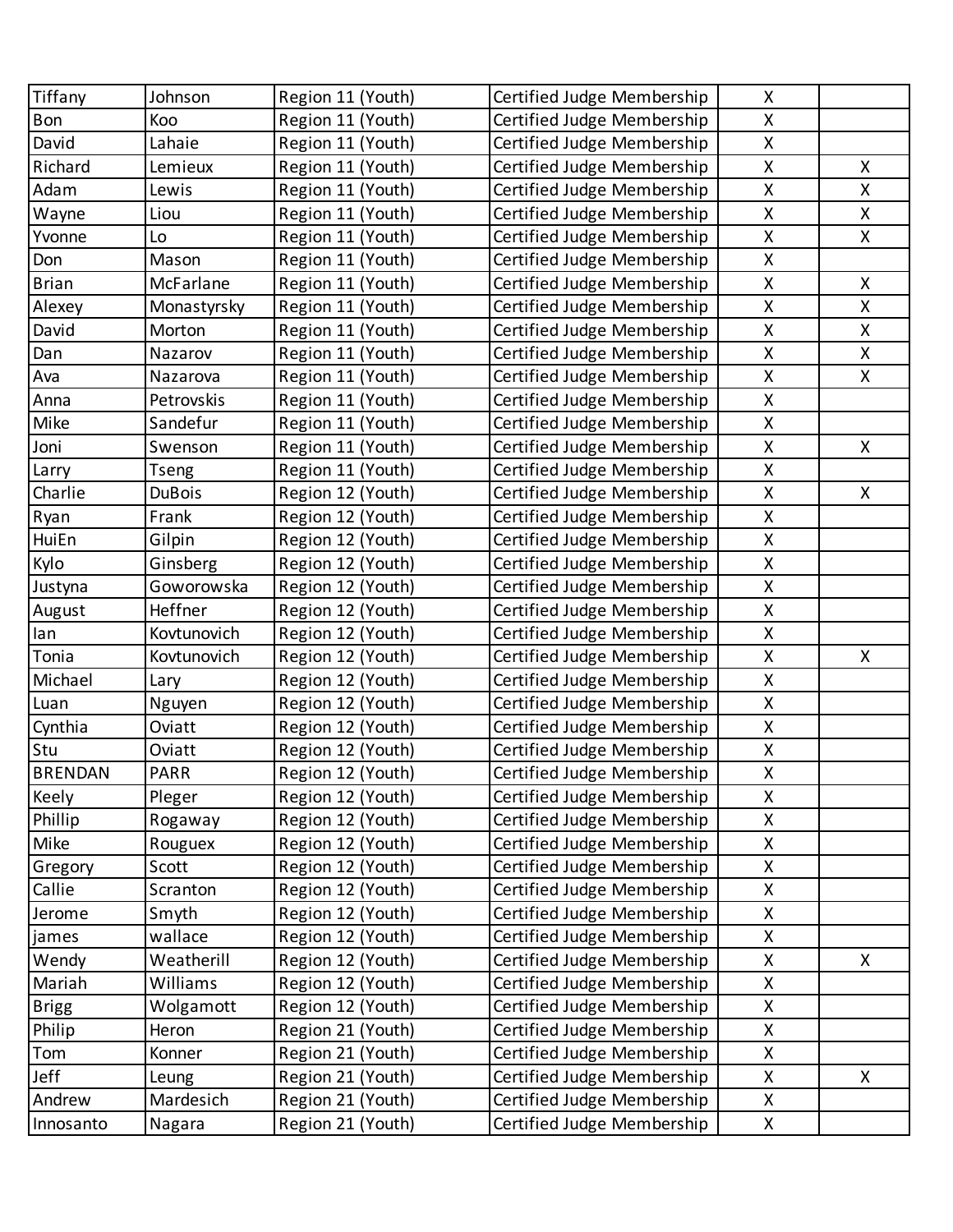| Ryan          | Naone           | Region 21 (Youth)                   | Certified Judge Membership | X                  |                |
|---------------|-----------------|-------------------------------------|----------------------------|--------------------|----------------|
| Michael       | Schermann       | Region 21 (Youth)                   | Certified Judge Membership | X                  | X              |
| SUSAN         | <b>STEADE</b>   | Region 21 (Youth)                   | Certified Judge Membership | $\mathsf{X}% _{0}$ |                |
| Phu           | Tran            | Region 21 (Youth)                   | Certified Judge Membership | $\mathsf{X}% _{0}$ |                |
| Jim           | Tschabrun       | Region 21 (Youth)                   | Certified Judge Membership | $\mathsf{X}% _{0}$ |                |
| Richard       | Williamson      | Region 21 (Youth)                   | Certified Judge Membership | X                  |                |
| Jason         | Wong            | Region 21 (Youth)                   | Certified Judge Membership | $\mathsf{X}$       |                |
| <b>Brian</b>  | Alba            | Region 22 (Youth)                   | Certified Judge Membership | $\pmb{\mathsf{X}}$ | X              |
| Kelly         | Alba            | Region 22 (Youth)                   | Certified Judge Membership | $\mathsf{X}% _{0}$ |                |
| Tessie        | <b>Bailey</b>   | Region 22 (Youth)                   | Certified Judge Membership | X                  |                |
| Kevin         | <b>Brumbach</b> | Region 22 (Youth)                   | Certified Judge Membership | $\mathsf{X}% _{0}$ |                |
| Meridith      | <b>Buehner</b>  | Region 22 (Youth)                   | Certified Judge Membership | $\pmb{\mathsf{X}}$ | X.             |
| JoAnne        |                 | Carilli-Stevensor Region 22 (Youth) | Certified Judge Membership | X                  | X              |
| <b>ROSANE</b> | Coleman         | Region 22 (Youth)                   | Certified Judge Membership | $\pmb{\mathsf{X}}$ |                |
| April         | Gaydosh         | Region 22 (Youth)                   | Certified Judge Membership | $\mathsf{X}% _{0}$ |                |
| Dave          | Hanfland        | Region 22 (Youth)                   | Certified Judge Membership | $\pmb{\mathsf{X}}$ | X              |
| Jeff          | Ho              | Region 22 (Youth)                   | Certified Judge Membership | X                  |                |
| Jason         | Holmberg        | Region 22 (Youth)                   | Certified Judge Membership | X                  |                |
| Jennifer      | Holmberg        | Region 22 (Youth)                   | Certified Judge Membership | $\mathsf{X}% _{0}$ |                |
| Rebecca       | Ingraham        | Region 22 (Youth)                   | Certified Judge Membership | X                  | X              |
| Derek         | Larsen          | Region 22 (Youth)                   | Certified Judge Membership | X                  | X.             |
| Kimberly      | Lemke           | Region 22 (Youth)                   | Certified Judge Membership | Χ                  |                |
| huy           | tran            | Region 22 (Youth)                   | Certified Judge Membership | $\mathsf{X}% _{0}$ |                |
| Kristin       | Zandee          | Region 22 (Youth)                   | Certified Judge Membership | $\mathsf{X}% _{0}$ |                |
| Lisbeth       | Chang           | Region 31 (Youth)                   | Certified Judge Membership | X                  | $\mathsf{X}^-$ |
| Katelyn       | Chen            | Region 31 (Youth)                   | Certified Judge Membership | X                  |                |
| Jane          | Chin            | Region 31 (Youth)                   | Certified Judge Membership | X                  |                |
| Veraun        | Chipman         | Region 31 (Youth)                   | Certified Judge Membership | X                  |                |
| Erik          | Eger            | Region 31 (Youth)                   | Certified Judge Membership | X                  |                |
| Debra         | Gainor          | Region 31 (Youth)                   | Certified Judge Membership | X                  |                |
| Leslie        | Haggerty        | Region 31 (Youth)                   | Certified Judge Membership | X                  |                |
| James         | Lin             | Region 31 (Youth)                   | Certified Judge Membership | Χ                  | X.             |
| Ken           | Lin             | Region 31 (Youth)                   | Certified Judge Membership | X                  |                |
| Ryan          | Monti           | Region 31 (Youth)                   | Certified Judge Membership | Χ                  |                |
| <b>HANAE</b>  | <b>MORITA</b>   | Region 31 (Youth)                   | Certified Judge Membership | X                  |                |
| Munekuni      | Okamoto         | Region 31 (Youth)                   | Certified Judge Membership | Χ                  | X              |
| Ashley        | Savela          | Region 31 (Youth)                   | Certified Judge Membership | X                  |                |
| Minako        | Speck           | Region 31 (Youth)                   | Certified Judge Membership | Χ                  |                |
| Y             | Α               | Region 32 (Youth)                   | Certified Judge Membership | X                  |                |
| Gabe          | <b>Baker</b>    | Region 32 (Youth)                   | Certified Judge Membership | Χ                  |                |
| Tom           | <b>Barako</b>   | Region 32 (Youth)                   | Certified Judge Membership | X                  |                |
| Bryan         | <b>Brockett</b> | Region 32 (Youth)                   | Certified Judge Membership | Χ                  | X.             |
| Emma          | <b>Brown</b>    | Region 32 (Youth)                   | Certified Judge Membership | X                  | X.             |
| Rebecca       | Carmack         | Region 32 (Youth)                   | Certified Judge Membership | X                  |                |
| Joelle        | Coletta         | Region 32 (Youth)                   | Certified Judge Membership | X                  |                |
|               |                 |                                     |                            |                    |                |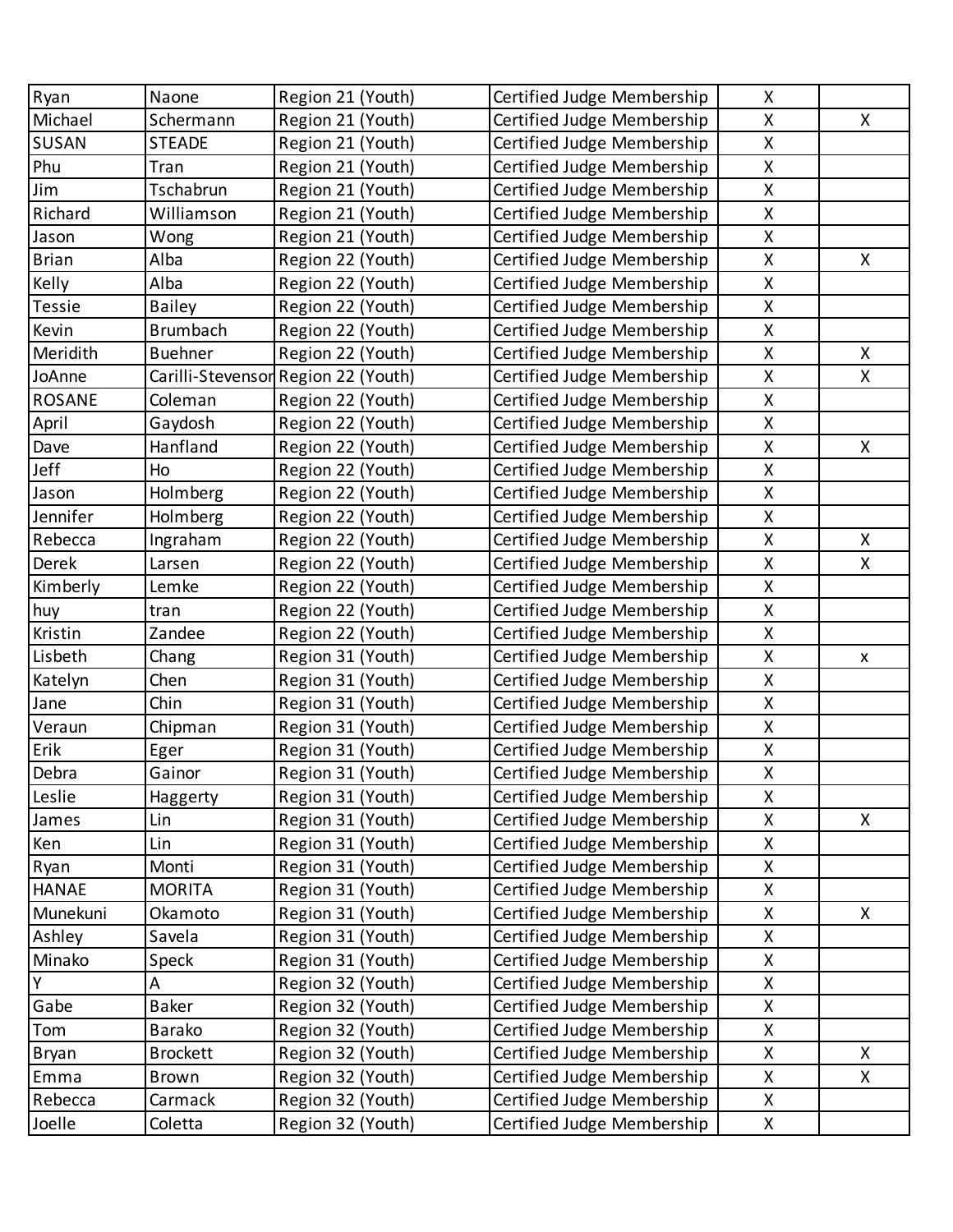| <b>Brian</b>  | Costabile     | Region 32 (Youth) | Certified Judge Membership | X                                                   |    |
|---------------|---------------|-------------------|----------------------------|-----------------------------------------------------|----|
| Eric          | Davis         | Region 32 (Youth) | Certified Judge Membership | X                                                   |    |
| Alan          | Fernandez     | Region 32 (Youth) | Certified Judge Membership | X                                                   |    |
| Joel          | Fisher        | Region 32 (Youth) | Certified Judge Membership | X                                                   |    |
| Jason         | Forehand      | Region 32 (Youth) | Certified Judge Membership | X                                                   | X. |
| Adan          | Gallegos      | Region 32 (Youth) | Certified Judge Membership | X                                                   |    |
| Amy           | Hoffman       | Region 32 (Youth) | Certified Judge Membership | X                                                   |    |
| Agnes         | Juang         | Region 32 (Youth) | Certified Judge Membership | X                                                   |    |
| George        | Kao           | Region 32 (Youth) | Certified Judge Membership | X                                                   |    |
| Joshua        | Polacheck     | Region 32 (Youth) | Certified Judge Membership | X                                                   |    |
| Ron           | Shaeffer      | Region 32 (Youth) | Certified Judge Membership | X                                                   |    |
| Elisa         | Spitler       | Region 32 (Youth) | Certified Judge Membership | X                                                   |    |
| Bayan         | Suleman       | Region 32 (Youth) | Certified Judge Membership | X                                                   |    |
| Danielle      | Triana        | Region 32 (Youth) | Certified Judge Membership | X                                                   | X  |
| Albert        | Tsai          | Region 32 (Youth) | Certified Judge Membership | X                                                   |    |
| Samuel        | Wu            | Region 32 (Youth) | Certified Judge Membership | $\mathsf{X}% _{0}^{\prime}=\mathsf{X}_{0}^{\prime}$ |    |
| <b>JASON</b>  | <b>ALLMAN</b> | Region 41 (Youth) | Certified Judge Membership | X                                                   | X  |
| Janelle       | Anderson      | Region 41 (Youth) | Certified Judge Membership | $\pmb{\mathsf{X}}$                                  |    |
| Kellie        | Carlson       | Region 41 (Youth) | Certified Judge Membership | X                                                   |    |
| David         | Cassel        | Region 41 (Youth) | Certified Judge Membership | $\mathsf{X}% _{0}^{\prime}=\mathsf{X}_{0}^{\prime}$ | X  |
| Rebecca       | Cassel        | Region 41 (Youth) | Certified Judge Membership | X                                                   |    |
| Jon           | Cohn          | Region 41 (Youth) | Certified Judge Membership | $\pmb{\mathsf{X}}$                                  |    |
| Dan           | Cornell       | Region 41 (Youth) | Certified Judge Membership | X                                                   | X  |
| <b>Brian</b>  | Emerson       | Region 41 (Youth) | Certified Judge Membership | $\mathsf{X}% _{0}^{\prime}=\mathsf{X}_{0}^{\prime}$ |    |
| Neil          | Enis          | Region 41 (Youth) | Certified Judge Membership | X                                                   |    |
| Sahar         | Enis          | Region 41 (Youth) | Certified Judge Membership | X                                                   | X  |
| <b>GIRISH</b> | GANESAN       | Region 41 (Youth) | Certified Judge Membership | X                                                   |    |
| Mike          | Hermes        | Region 41 (Youth) | Certified Judge Membership | X                                                   |    |
| William       | Larson        | Region 41 (Youth) | Certified Judge Membership | X                                                   |    |
| Jane          | Lee           | Region 41 (Youth) | Certified Judge Membership | X                                                   |    |
| Diahn         | Martins       | Region 41 (Youth) | Certified Judge Membership | X                                                   |    |
| Toby          | Munroe        | Region 41 (Youth) | Certified Judge Membership | Χ                                                   |    |
| George        | Reaves        | Region 41 (Youth) | Certified Judge Membership | X                                                   |    |
| Jake          | Ross          | Region 41 (Youth) | Certified Judge Membership | Χ                                                   |    |
| Gail          | Rothfork      | Region 41 (Youth) | Certified Judge Membership | X                                                   |    |
| Mark          | Rummel        | Region 41 (Youth) | Certified Judge Membership | Χ                                                   |    |
| Jeremy        | Sato          | Region 41 (Youth) | Certified Judge Membership | X                                                   | X  |
| Jessica       | Sato          | Region 41 (Youth) | Certified Judge Membership | $\pmb{\mathsf{X}}$                                  |    |
| Anne          | Szilagyi      | Region 41 (Youth) | Certified Judge Membership | X                                                   |    |
| Daniel        | Turner        | Region 41 (Youth) | Certified Judge Membership | Χ                                                   |    |
| Robert        | Wagner        | Region 41 (Youth) | Certified Judge Membership | X                                                   |    |
| Carolyn       | Wentler       | Region 41 (Youth) | Certified Judge Membership | X                                                   |    |
| Kendra        | Wilhelm       | Region 41 (Youth) | Certified Judge Membership | X                                                   |    |
| Cat           | <b>Bode</b>   | Region 42 (Youth) | Certified Judge Membership | Χ                                                   |    |
| Stephen       | Clark         | Region 42 (Youth) | Certified Judge Membership | X                                                   | X  |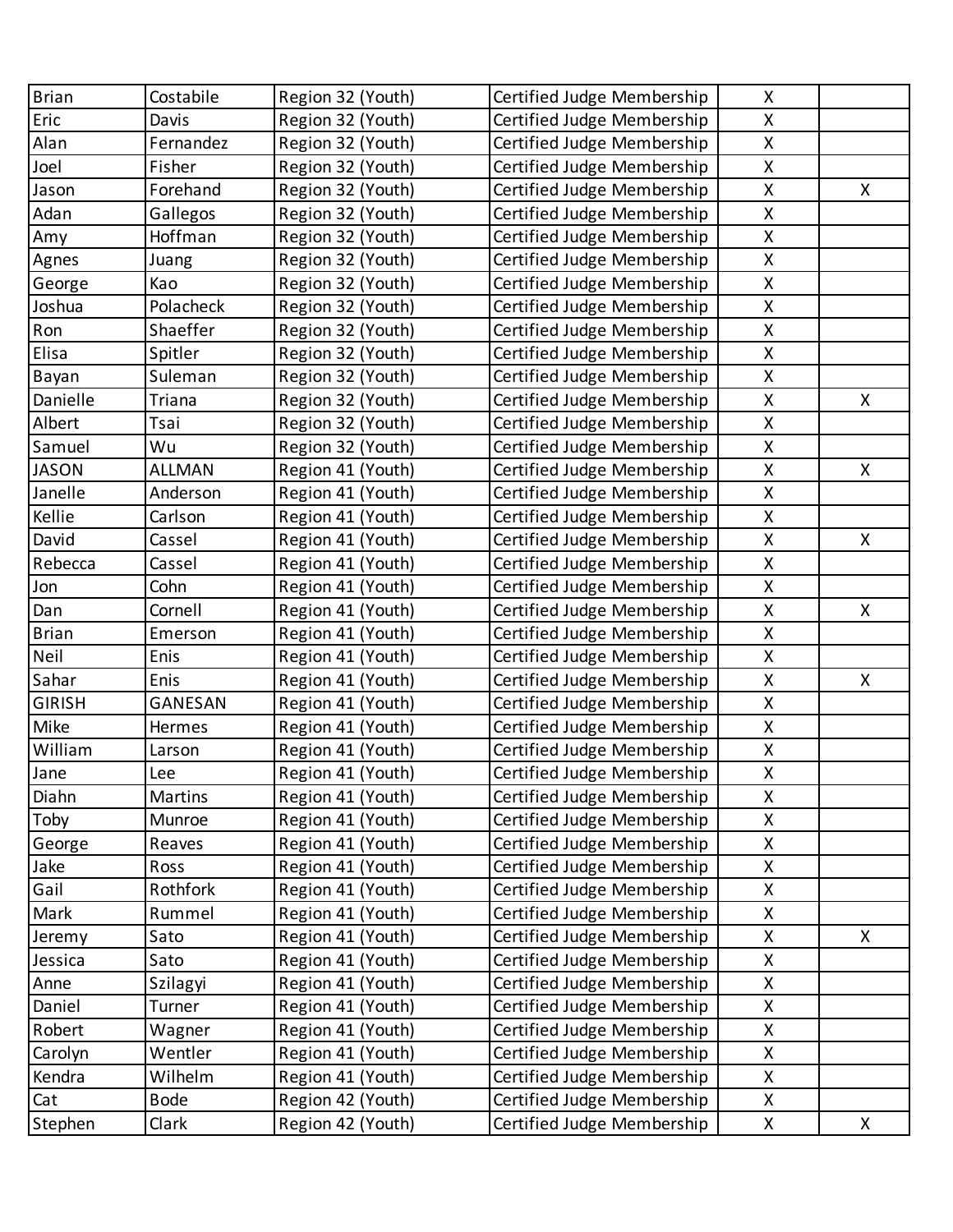| Kristy       | Corkan         | Region 42 (Youth)                | Certified Judge Membership | X                  |              |
|--------------|----------------|----------------------------------|----------------------------|--------------------|--------------|
| Kara         | Donahoe        | Region 42 (Youth)                | Certified Judge Membership | X                  |              |
| Zachariah    | Dzielinski     | Region 42 (Youth)                | Certified Judge Membership | $\pmb{\mathsf{X}}$ | X            |
| Garrett      | Gregor         | Region 42 (Youth)                | Certified Judge Membership | $\pmb{\mathsf{X}}$ |              |
| Andrew       | Hinerfeld      | Region 42 (Youth)                | Certified Judge Membership | X                  |              |
| Kira         | Johnson        | Region 42 (Youth)                | Certified Judge Membership | X                  |              |
| Copland      | LaBerge        | Region 42 (Youth)                | Certified Judge Membership | $\mathsf{X}$       |              |
| Kevin        | Limbaugh       | Region 42 (Youth)                | Certified Judge Membership | X                  |              |
| Chris        | MacKay         | Region 42 (Youth)                | Certified Judge Membership | X                  |              |
| Gregory      | Meymaris       | Region 42 (Youth)                | Certified Judge Membership | $\pmb{\mathsf{X}}$ | X            |
| Kate         | Miller         | Region 42 (Youth)                | Certified Judge Membership | X                  |              |
| Taylor       | Ogilvie        | Region 42 (Youth)                | Certified Judge Membership | $\pmb{\mathsf{X}}$ |              |
| Kerry        | Scott          | Region 42 (Youth)                | Certified Judge Membership | $\pmb{\mathsf{X}}$ | X            |
| Hollie       | Sprague        | Region 42 (Youth)                | Certified Judge Membership | X                  |              |
| Michael      | Sprague        | Region 42 (Youth)                | Certified Judge Membership | $\pmb{\mathsf{X}}$ | X            |
| Garth        | Sundem         | Region 42 (Youth)                | Certified Judge Membership | $\pmb{\mathsf{X}}$ | X            |
| Scott        | Thurnauer      | Region 42 (Youth)                | Certified Judge Membership | X                  |              |
| Blake        | Birkenfeld     | Region 51 (Youth)                | Certified Judge Membership | X                  |              |
| Kim          | <b>Bohling</b> | Region 51 (Youth)                | Certified Judge Membership | $\mathsf{X}$       | $\mathsf{X}$ |
| Logan        | <b>Brant</b>   | Region 51 (Youth)                | Certified Judge Membership | X                  |              |
| Crystal      | Calfy          | Region 51 (Youth)                | Certified Judge Membership | X                  | X            |
| Josh         | Calfy          | Region 51 (Youth)                | Certified Judge Membership | $\pmb{\mathsf{X}}$ | $\mathsf{X}$ |
| Jeremy       | Carter         | Region 51 (Youth)                | Certified Judge Membership | X                  |              |
| Aaron        | Countryman     | Region 51 (Youth)                | Certified Judge Membership | X                  | X            |
| Heather      | Countryman     | Region 51 (Youth)                | Certified Judge Membership | $\mathsf{X}$       | X            |
| Colleen      | DeMille        | Region 51 (Youth)                | Certified Judge Membership | X                  | X            |
| Andrea       | Doan           | Region 51 (Youth)                | Certified Judge Membership | X                  |              |
| Judy         | Dominick       | Region 51 (Youth)                | Certified Judge Membership | $\pmb{\mathsf{X}}$ | X            |
| Minh         | Le             | Region 51 (Youth)                | Certified Judge Membership | X                  | X            |
| Robin        | McCann         | Region 51 (Youth)                | Certified Judge Membership | X                  | X            |
| <b>Bruce</b> | Mitchell       | Region 51 (Youth)                | Certified Judge Membership | $\pmb{\mathsf{X}}$ |              |
| Kolby        | <b>Nix</b>     | Region 51 (Youth)                | Certified Judge Membership | $\pmb{\mathsf{X}}$ | X            |
| Heather      |                | OKeeffe Gardne Region 51 (Youth) | Certified Judge Membership | Χ                  | X.           |
| randall      | osborne        | Region 51 (Youth)                | Certified Judge Membership | $\pmb{\mathsf{X}}$ | X.           |
| Andrew       | Padilla        | Region 51 (Youth)                | Certified Judge Membership | X                  |              |
| Shaun        | Patrick        | Region 51 (Youth)                | Certified Judge Membership | X                  |              |
| Tami         | Pellicane      | Region 51 (Youth)                | Certified Judge Membership | $\pmb{\mathsf{X}}$ | X            |
| Tao          | Peng           | Region 51 (Youth)                | Certified Judge Membership | $\pmb{\mathsf{X}}$ | X.           |
| rosemary     | pitt           | Region 51 (Youth)                | Certified Judge Membership | $\pmb{\mathsf{X}}$ | X            |
| David        | Reed           | Region 51 (Youth)                | Certified Judge Membership | $\pmb{\mathsf{X}}$ |              |
| Belinda      | Roberts        | Region 51 (Youth)                | Certified Judge Membership | X                  | X            |
| Holger       | Roehl          | Region 51 (Youth)                | Certified Judge Membership | $\pmb{\mathsf{X}}$ | Χ            |
| Jack         | Sanders        | Region 51 (Youth)                | Certified Judge Membership | X                  | X.           |
| Jennifer     | Sebby          | Region 51 (Youth)                | Certified Judge Membership | X                  |              |
| Shawn        | Sebby          | Region 51 (Youth)                | Certified Judge Membership | X                  |              |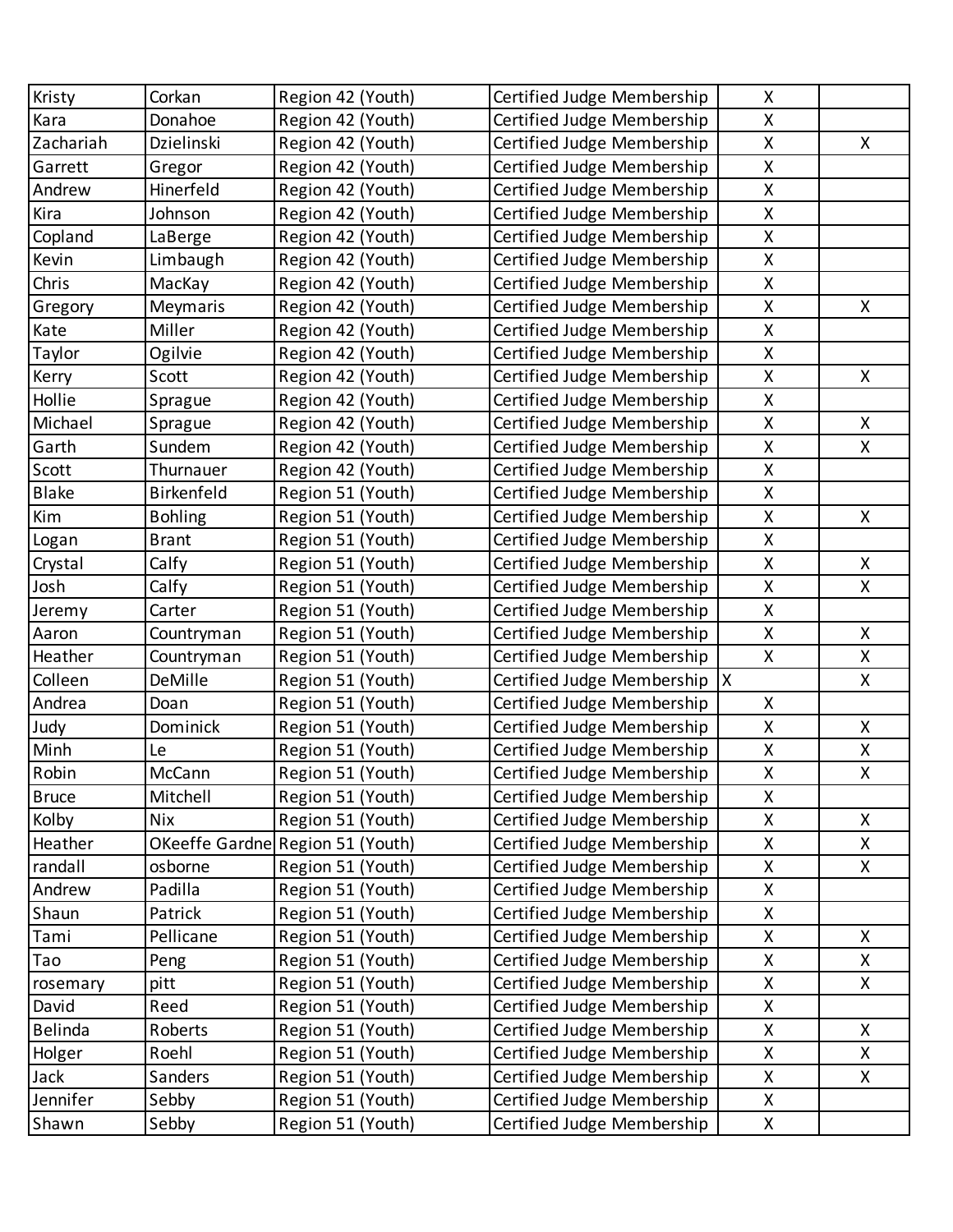| Neil          | Solt            | Region 51 (Youth) | Certified Judge Membership | X | X. |
|---------------|-----------------|-------------------|----------------------------|---|----|
| Erin          | Spurgeon        | Region 51 (Youth) | Certified Judge Membership | X |    |
| Tab           | Stephens        | Region 51 (Youth) | Certified Judge Membership | X |    |
| Alexandra     | <b>Stokes</b>   | Region 51 (Youth) | Certified Judge Membership | X |    |
| Bei           | Tian            | Region 51 (Youth) | Certified Judge Membership | X | X. |
| Dana          | Walsh           | Region 51 (Youth) | Certified Judge Membership | X | X. |
| Shelby        | Weaver          | Region 51 (Youth) | Certified Judge Membership | X |    |
| David         | Wisley          | Region 51 (Youth) | Certified Judge Membership | X |    |
| Rebecca       | Anderson        | Region 52 (Youth) | Certified Judge Membership | X |    |
| Nancy         | Carter          | Region 52 (Youth) | Certified Judge Membership | X |    |
| Michael       | de la Paz       | Region 52 (Youth) | Certified Judge Membership | X |    |
| Jason         | Dill            | Region 52 (Youth) | Certified Judge Membership | X |    |
| Susan         | Eastman         | Region 52 (Youth) | Certified Judge Membership | X |    |
| Holly         | Eisenbraun      | Region 52 (Youth) | Certified Judge Membership | X | X  |
| Shane         | Halliburton     | Region 52 (Youth) | Certified Judge Membership | X |    |
| Virginia      | Hargest         | Region 52 (Youth) | Certified Judge Membership | X | X  |
| <b>NATHAN</b> | <b>HICKS</b>    | Region 52 (Youth) | Certified Judge Membership | X |    |
| Casey         | <b>Higgins</b>  | Region 52 (Youth) | Certified Judge Membership | X |    |
| Mike          | Hill            | Region 52 (Youth) | Certified Judge Membership | X |    |
| Karen         | Judd            | Region 52 (Youth) | Certified Judge Membership | X |    |
| Nathan        | Judd            | Region 52 (Youth) | Certified Judge Membership | X |    |
| Jeremy        | <b>Myers</b>    | Region 52 (Youth) | Certified Judge Membership | X |    |
| Sara          | Neuser          | Region 52 (Youth) | Certified Judge Membership | X |    |
| Sally         | Nickel          | Region 52 (Youth) | Certified Judge Membership | X | X  |
| Kiki          | Qi              | Region 52 (Youth) | Certified Judge Membership | X |    |
| Catherine     | Satterwhite     | Region 52 (Youth) | Certified Judge Membership | X | X  |
| Kerry         | Sullivan        | Region 52 (Youth) | Certified Judge Membership | X |    |
| Teresa        | Wallace         | Region 52 (Youth) | Certified Judge Membership | X |    |
| Josh          | Watson          | Region 52 (Youth) | Certified Judge Membership | X |    |
| Anthony       | <b>Brengosz</b> | Region 61 (Youth) | Certified Judge Membership | X |    |
| Keith         | Brown           | Region 61 (Youth) | Certified Judge Membership | X |    |
| Melissa       | Centgraf        | Region 61 (Youth) | Certified Judge Membership | X | X  |
| Cathy         | Condie          | Region 61 (Youth) | Certified Judge Membership | X | X  |
| Peter         | Czoschke        | Region 61 (Youth) | Certified Judge Membership | X | X. |
| Alex          | Dahl            | Region 61 (Youth) | Certified Judge Membership | X | X. |
| Mike          | Ermitage        | Region 61 (Youth) | Certified Judge Membership | X |    |
| Assaf         | Evron           | Region 61 (Youth) | Certified Judge Membership | X | X  |
| Laura         | Haxer           | Region 61 (Youth) | Certified Judge Membership | X | X  |
| Dan           | Herwig          | Region 61 (Youth) | Certified Judge Membership | X | X. |
| Louis         | Hill            | Region 61 (Youth) | Certified Judge Membership | X | X. |
| Peri          | Hughes          | Region 61 (Youth) | Certified Judge Membership | X |    |
| Jenny         | Jensen          | Region 61 (Youth) | Certified Judge Membership | X |    |
| Nabil         | Kahouadji       | Region 61 (Youth) | Certified Judge Membership | X | X. |
| Samantha      | Kehl            | Region 61 (Youth) | Certified Judge Membership | X |    |
| Aaron         | Kerkvliet       | Region 61 (Youth) | Certified Judge Membership | X |    |
|               |                 |                   |                            |   |    |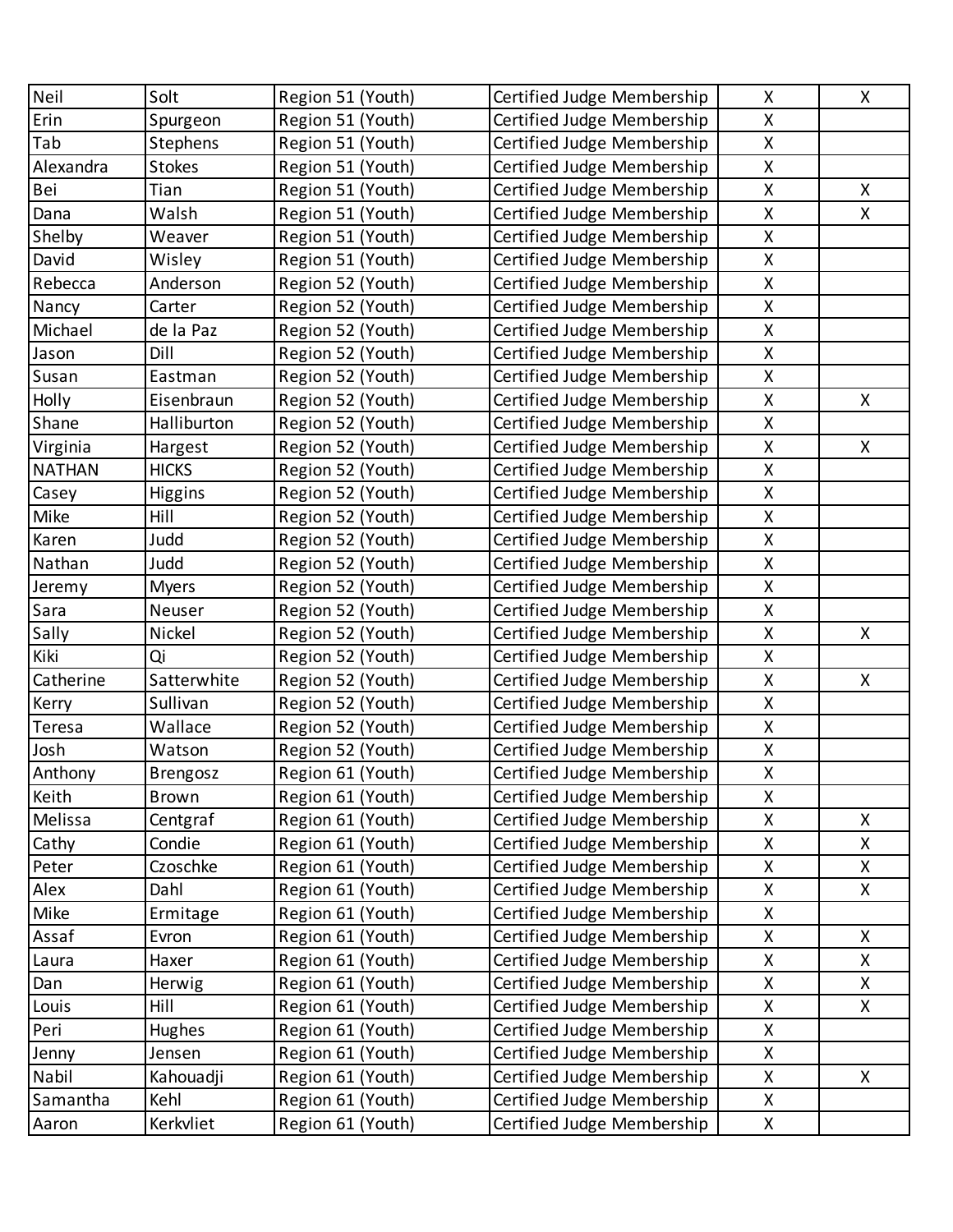| Travis       | Klinghagen      | Region 61 (Youth) | Certified Judge Membership | X                  |   |
|--------------|-----------------|-------------------|----------------------------|--------------------|---|
| <b>Brian</b> | Koster          | Region 61 (Youth) | Certified Judge Membership | X                  | X |
| Andrew       | Krajnik         | Region 61 (Youth) | Certified Judge Membership | X                  | X |
| Kelly        | Krajnik         | Region 61 (Youth) | Certified Judge Membership | X                  | X |
| Audrey       | Meyer           | Region 61 (Youth) | Certified Judge Membership | X                  |   |
| burke        | minahan         | Region 61 (Youth) | Certified Judge Membership | Χ                  |   |
| Myung-Jin    | OH              | Region 61 (Youth) | Certified Judge Membership | X                  |   |
| Matthew      | Olver           | Region 61 (Youth) | Certified Judge Membership | $\pmb{\mathsf{X}}$ |   |
| Marshall     | Pegg            | Region 61 (Youth) | Certified Judge Membership | X                  |   |
| Jonathan     | Rexeisen        | Region 61 (Youth) | Certified Judge Membership | Χ                  | X |
| Shawn        | Riehm           | Region 61 (Youth) | Certified Judge Membership | $\mathsf{X}% _{0}$ |   |
| Kevin        | Sale            | Region 61 (Youth) | Certified Judge Membership | X                  | X |
| Dustin       | Skinner         | Region 61 (Youth) | Certified Judge Membership | X                  |   |
| Steven       | Struthers       | Region 61 (Youth) | Certified Judge Membership | X                  |   |
| Jenni        | Woodward        | Region 61 (Youth) | Certified Judge Membership | $\mathsf{X}% _{0}$ | X |
| Daneen       | Angwin          | Region 62 (Youth) | Certified Judge Membership | X                  |   |
| Philip       | <b>Bautista</b> | Region 62 (Youth) | Certified Judge Membership | X                  |   |
| John         | <b>Bellett</b>  | Region 62 (Youth) | Certified Judge Membership | X                  |   |
| Mollie       | Blackburn       | Region 62 (Youth) | Certified Judge Membership | X                  | X |
| Samuel       | Blechman        | Region 62 (Youth) | Certified Judge Membership | $\pmb{\mathsf{X}}$ |   |
| Danyelle     | <b>Borish</b>   | Region 62 (Youth) | Certified Judge Membership | X                  |   |
| Abigail      | Calvert         | Region 62 (Youth) | Certified Judge Membership | X                  |   |
| Abbygael     | Cancian         | Region 62 (Youth) | Certified Judge Membership | X                  |   |
| Cassandre    | Conti           | Region 62 (Youth) | Certified Judge Membership | X                  |   |
| Ariana       | Daly            | Region 62 (Youth) | Certified Judge Membership | X                  |   |
| JULIA        | <b>DOLLARD</b>  | Region 62 (Youth) | Certified Judge Membership | Χ                  |   |
| David        | Domalik         | Region 62 (Youth) | Certified Judge Membership | X                  |   |
| Tatiana      | Drye            | Region 62 (Youth) | Certified Judge Membership | $\pmb{\mathsf{X}}$ |   |
| Bryan        | Duncan          | Region 62 (Youth) | Certified Judge Membership | X                  | X |
| Michael      | Eaton           | Region 62 (Youth) | Certified Judge Membership | X                  |   |
| Nicole       | Farnham         | Region 62 (Youth) | Certified Judge Membership | $\mathsf{X}% _{0}$ |   |
| Andrea       | Glassmeyer      | Region 62 (Youth) | Certified Judge Membership | Χ                  |   |
| Jodie        | Hung            | Region 62 (Youth) | Certified Judge Membership | Χ                  |   |
| John         | Kelly           | Region 62 (Youth) | Certified Judge Membership | $\pmb{\mathsf{X}}$ | X |
| Elizabeth    | Lake            | Region 62 (Youth) | Certified Judge Membership | Χ                  | X |
| Geoffrey     | Lake            | Region 62 (Youth) | Certified Judge Membership | Χ                  |   |
| Robert       | Lane            | Region 62 (Youth) | Certified Judge Membership | Χ                  |   |
| Wei          | Liang           | Region 62 (Youth) | Certified Judge Membership | X                  |   |
| Aaron        | McKenzie        | Region 62 (Youth) | Certified Judge Membership | Χ                  |   |
| Amelia       | Menk Brown      | Region 62 (Youth) | Certified Judge Membership | Χ                  |   |
| Christopher  | Palmer          | Region 62 (Youth) | Certified Judge Membership | $\mathsf{X}% _{0}$ |   |
| Kenneth      | Pargeon         | Region 62 (Youth) | Certified Judge Membership | Χ                  |   |
| Kristen      | Pargeon         | Region 62 (Youth) | Certified Judge Membership | Χ                  |   |
| Scott        | Roman           | Region 62 (Youth) | Certified Judge Membership | Χ                  |   |
| Sherri       | Scholl          | Region 62 (Youth) | Certified Judge Membership | X                  |   |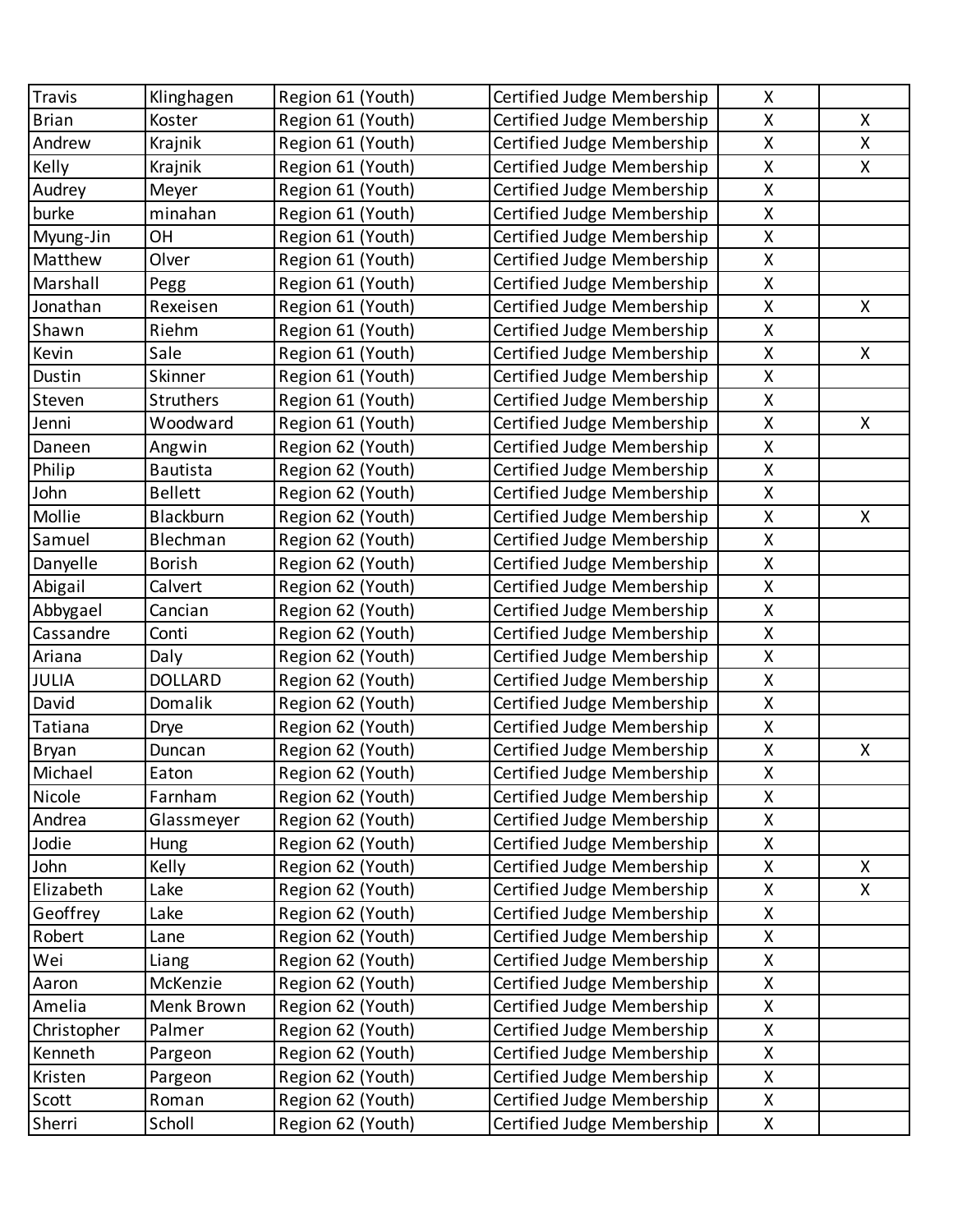| Daniel          | Sing            | Region 62 (Youth)                      | Certified Judge Membership                               | X                  |    |
|-----------------|-----------------|----------------------------------------|----------------------------------------------------------|--------------------|----|
| Andreas         | Slette          | Region 62 (Youth)                      | Certified Judge Membership                               | X                  |    |
| Alexander       | Steeb           | Region 62 (Youth)                      | Certified Judge Membership                               | $\mathsf{X}$       |    |
| Matt            | Wanner          | Region 62 (Youth)                      | Certified Judge Membership                               | $\pmb{\mathsf{X}}$ | X  |
| Andrew          | Watkins         | Region 62 (Youth)                      | Certified Judge Membership                               | $\mathsf{X}$       |    |
| Raiden          | Williams        | Region 62 (Youth)                      | Certified Judge Membership                               | X                  |    |
| lan             | Young           | Region 62 (Youth)                      | Certified Judge Membership                               | $\mathsf{X}$       |    |
| Ginger          | <b>Barnhart</b> | Region 71 (Youth)                      | Certified Judge Membership                               | $\pmb{\mathsf{X}}$ |    |
| Ann             | <b>Berry</b>    | Region 71 (Youth)                      | Certified Judge Membership                               | $\mathsf{X}$       | X. |
| David           | Chubb           | Region 71 (Youth)                      | Certified Judge Membership                               | $\pmb{\mathsf{X}}$ |    |
| Melanie         | Collins         | Region 71 (Youth)                      | Certified Judge Membership                               | $\mathsf{X}$       |    |
| Kelly           | Dieterich       | Region 71 (Youth)                      | Certified Judge Membership                               | $\pmb{\mathsf{X}}$ |    |
| Michelle        | Harrolle        | Region 71 (Youth)                      | Certified Judge Membership                               | $\mathsf{X}$       |    |
| Elizabeth       | Henslee         |                                        | Certified Judge Membership                               | $\pmb{\mathsf{X}}$ | X  |
| William         | Henslee         | Region 71 (Youth)<br>Region 71 (Youth) |                                                          | $\mathsf{X}$       | X  |
|                 | Honabach        | Region 71 (Youth)                      | Certified Judge Membership<br>Certified Judge Membership | $\pmb{\mathsf{X}}$ | X  |
| Doug<br>Melissa | Honabach        |                                        |                                                          | $\mathsf{X}$       | X  |
| Jennifer        |                 | Region 71 (Youth)                      | Certified Judge Membership                               | $\pmb{\mathsf{X}}$ |    |
|                 | Hunt            | Region 71 (Youth)                      | Certified Judge Membership                               |                    |    |
| Carrie          | Machen          | Region 71 (Youth)                      | Certified Judge Membership                               | $\mathsf{X}$       |    |
| Andi            | Metz            | Region 71 (Youth)                      | Certified Judge Membership                               | $\pmb{\mathsf{X}}$ | X  |
| Phuc            | Nguyen          | Region 71 (Youth)                      | Certified Judge Membership                               | $\mathsf{X}$       |    |
| James           | Norton          | Region 71 (Youth)                      | Certified Judge Membership                               | $\pmb{\mathsf{X}}$ |    |
| Michael         | Ryder           | Region 71 (Youth)                      | Certified Judge Membership                               | $\pmb{\mathsf{X}}$ | X  |
| <b>Brian</b>    | Stryker         | Region 71 (Youth)                      | Certified Judge Membership                               | $\pmb{\mathsf{X}}$ |    |
| Kathleen        | Tallent         | Region 71 (Youth)                      | Certified Judge Membership                               | $\mathsf{X}$       |    |
| Stephen         | Veliz           | Region 71 (Youth)                      | Certified Judge Membership                               | $\pmb{\mathsf{X}}$ |    |
| Rachel          | Witkiewicz      | Region 71 (Youth)                      | Certified Judge Membership                               | $\mathsf{X}$       |    |
| George          | <b>Brunner</b>  | Region 72 (Youth)                      | Certified Judge Membership                               | $\mathsf{X}$       |    |
| Chris           | Cannon          | Region 72 (Youth)                      | Certified Judge Membership                               | X                  |    |
| Denis           | Curcio          | Region 72 (Youth)                      | Certified Judge Membership                               | $\sf X$            |    |
| Marcelene       | Freeman         | Region 72 (Youth)                      | Certified Judge Membership                               | X                  |    |
| James           | Fuller          | Region 72 (Youth)                      | Certified Judge Membership                               | $\pmb{\mathsf{X}}$ | X  |
| Geoff           | Haisty          | Region 72 (Youth)                      | Certified Judge Membership                               | $\mathsf{X}$       | X. |
| Danielle        | Hausmann        | Region 72 (Youth)                      | Certified Judge Membership                               | X                  |    |
| <b>Brandon</b>  | Johnson         | Region 72 (Youth)                      | Certified Judge Membership                               | X                  |    |
| Doug            | Johnson         | Region 72 (Youth)                      | Certified Judge Membership                               | X                  |    |
| Roberta         | Osborne         | Region 72 (Youth)                      | Certified Judge Membership                               | $\mathsf{X}$       |    |
| Dekun           | Pei             | Region 72 (Youth)                      | Certified Judge Membership                               | X                  |    |
| Scott           | Simmons         | Region 72 (Youth)                      | Certified Judge Membership                               | $\mathsf{X}$       |    |
| Michael         | <b>Strauss</b>  | Region 72 (Youth)                      | Certified Judge Membership                               | X                  | X  |
| Jonah           | VanHart         | Region 72 (Youth)                      | Certified Judge Membership                               | X                  |    |
| Kiersten        | Williams        | Region 72 (Youth)                      | Certified Judge Membership                               | $\pmb{\mathsf{X}}$ | X. |
| Richard         | Albores         | Region 81 (Youth)                      | Certified Judge Membership                               | X                  |    |
| Jennifer        | Argabright      | Region 81 (Youth)                      | Certified Judge Membership                               | X                  |    |
| Steve           | <b>Baker</b>    | Region 81 (Youth)                      | Certified Judge Membership                               | X                  |    |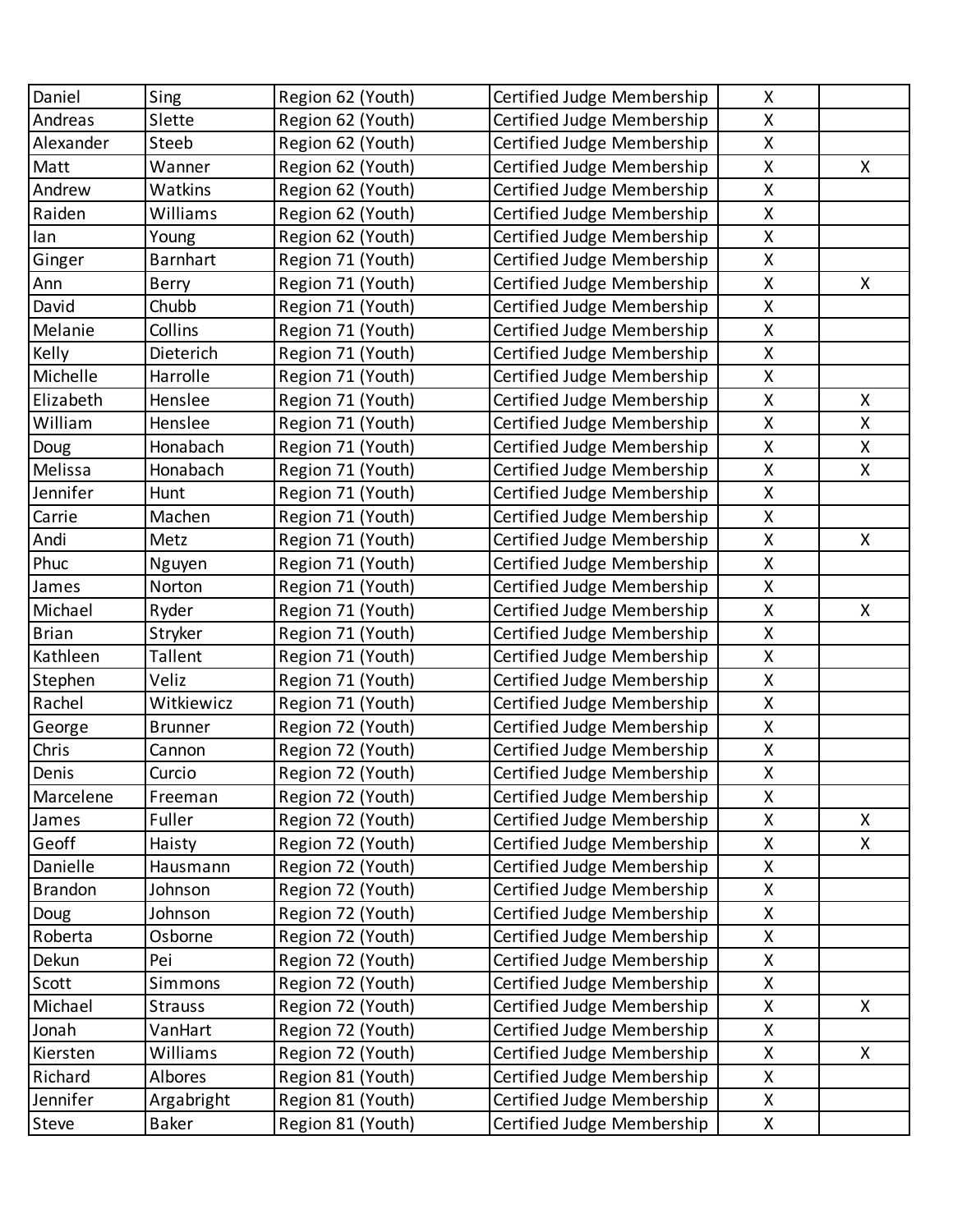| Michael         | Berger         | Region 81 (Youth) | Certified Judge Membership | X                  |    |
|-----------------|----------------|-------------------|----------------------------|--------------------|----|
| Leon            | <b>Brown</b>   | Region 81 (Youth) | Certified Judge Membership | X                  |    |
| Johann          | <b>Burgert</b> | Region 81 (Youth) | Certified Judge Membership | X                  |    |
| <b>Brigitta</b> | Carr           | Region 81 (Youth) | Certified Judge Membership | X                  |    |
| Joel            | Carr           | Region 81 (Youth) | Certified Judge Membership | X                  |    |
| Taishan         | Carr           | Region 81 (Youth) | Certified Judge Membership | X                  |    |
| Jeffrey         | Cass           | Region 81 (Youth) | Certified Judge Membership | X                  | X. |
| Ben             | Castleman      | Region 81 (Youth) | Certified Judge Membership | $\sf X$            |    |
| Colin           | Cech           | Region 81 (Youth) | Certified Judge Membership | X                  | X  |
| Sonya           | Chawla         | Region 81 (Youth) | Certified Judge Membership | X                  |    |
| Elena           | Chism          | Region 81 (Youth) | Certified Judge Membership | X                  |    |
| <b>Brandon</b>  | Garry          | Region 81 (Youth) | Certified Judge Membership | X                  |    |
| Michael         | Gill           | Region 81 (Youth) | Certified Judge Membership | X                  | X  |
| John            | Grayson        | Region 81 (Youth) | Certified Judge Membership | X                  |    |
| Joel            | Greenbaum      | Region 81 (Youth) | Certified Judge Membership | X                  |    |
| Sophia          | Guan           | Region 81 (Youth) | Certified Judge Membership | X                  |    |
| Ty              | Hardaway       | Region 81 (Youth) | Certified Judge Membership | X                  | X  |
| Ashley          | Herman         | Region 81 (Youth) | Certified Judge Membership | $\sf X$            |    |
| John            | Johnson        | Region 81 (Youth) | Certified Judge Membership | X                  |    |
| <b>Bryan</b>    | Lee            | Region 81 (Youth) | Certified Judge Membership | X                  |    |
| Philippe        | Lopez          | Region 81 (Youth) | Certified Judge Membership | X                  |    |
| John            | Moriarty       | Region 81 (Youth) | Certified Judge Membership | X                  |    |
| Brendan         | Mulvaney       | Region 81 (Youth) | Certified Judge Membership | X                  |    |
| Michael         | Press          | Region 81 (Youth) | Certified Judge Membership | X                  |    |
| Rene            | Sepulveda      | Region 81 (Youth) | Certified Judge Membership | X                  |    |
| Nancy           | Shah           | Region 81 (Youth) | Certified Judge Membership | X                  | X  |
| Michelle        | Sherman        | Region 81 (Youth) | Certified Judge Membership | X                  |    |
| Sydney          | Sloat          | Region 81 (Youth) | Certified Judge Membership | $\sf X$            |    |
| Alina           | Smith          | Region 81 (Youth) | Certified Judge Membership | X                  |    |
| Chad            | Smith          | Region 81 (Youth) | Certified Judge Membership | X                  |    |
| Michael         | Spraker        | Region 81 (Youth) | Certified Judge Membership | $\mathsf{X}$       |    |
| Debbie          | Sullivan       | Region 81 (Youth) | Certified Judge Membership | Χ                  | X  |
| Justin          | Sullivan       | Region 81 (Youth) | Certified Judge Membership | Χ                  |    |
| Benn            | Tannenbaum     | Region 81 (Youth) | Certified Judge Membership | $\pmb{\mathsf{X}}$ | X  |
| Albert          | Tayag          | Region 81 (Youth) | Certified Judge Membership | Χ                  |    |
| Yvonne          | Teng           | Region 81 (Youth) | Certified Judge Membership | Χ                  |    |
| Yusuke          | Toyoda         | Region 81 (Youth) | Certified Judge Membership | Χ                  | X  |
| David           | Vordick        | Region 81 (Youth) | Certified Judge Membership | $\pmb{\mathsf{X}}$ |    |
| Elissa          | Wojenski       | Region 81 (Youth) | Certified Judge Membership | Χ                  |    |
| Timothy         | Yantz          | Region 81 (Youth) | Certified Judge Membership | Χ                  |    |
| Victoria        | Abadir         | Region 82 (Youth) | Certified Judge Membership | $\mathsf{X}% _{0}$ |    |
| <b>Brian</b>    | <b>Bethke</b>  | Region 82 (Youth) | Certified Judge Membership | $\pmb{\mathsf{X}}$ | X  |
| Amy             | <b>Brown</b>   | Region 82 (Youth) | Certified Judge Membership | Χ                  |    |
| Eric            | <b>Brown</b>   | Region 82 (Youth) | Certified Judge Membership | Χ                  | X  |
| Rhea            | <b>Byrne</b>   | Region 82 (Youth) | Certified Judge Membership | X                  |    |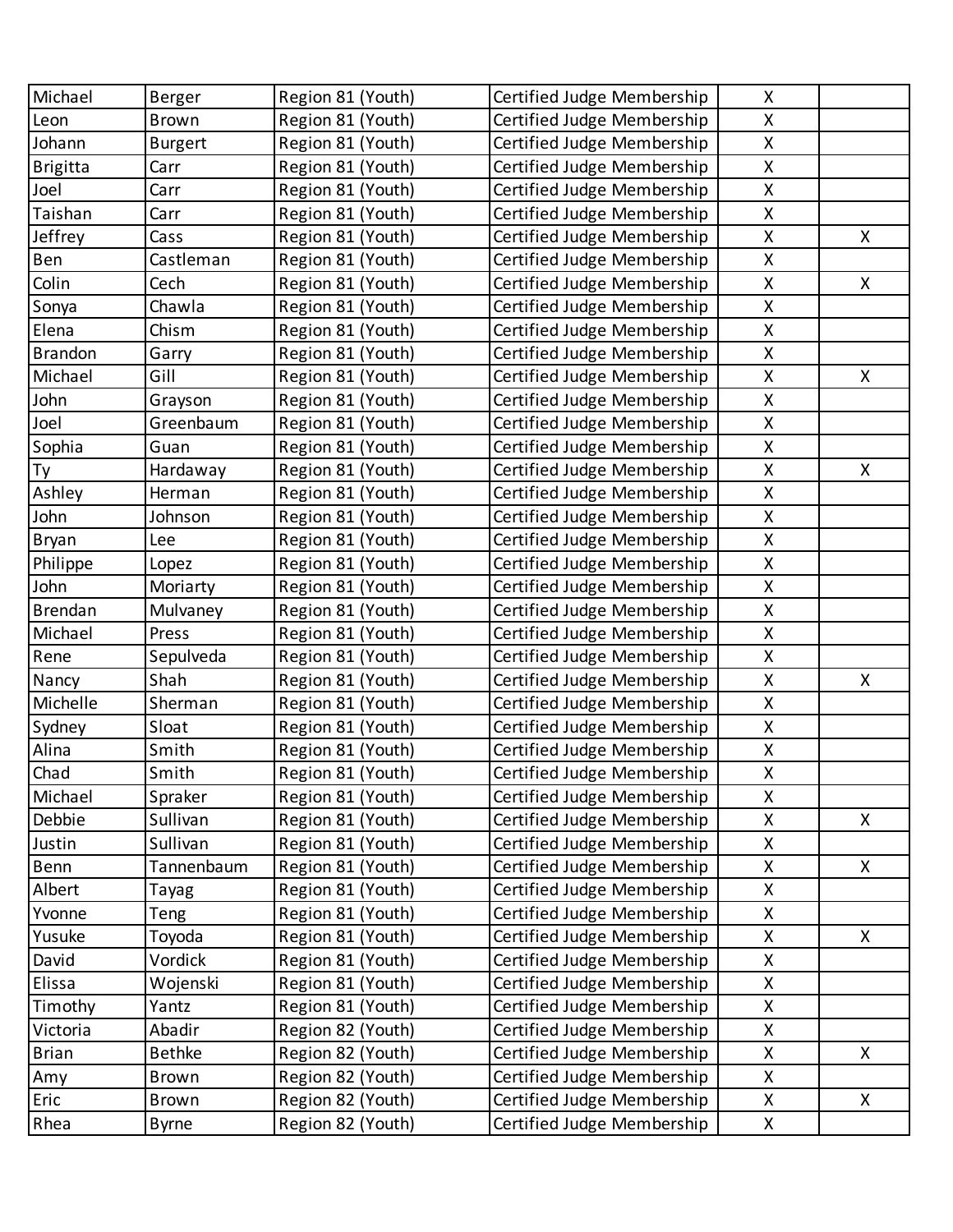| Eric           | Chase           | Region 82 (Youth) | Certified Judge Membership | X                  | X  |
|----------------|-----------------|-------------------|----------------------------|--------------------|----|
| James          | Chi             | Region 82 (Youth) | Certified Judge Membership | X                  |    |
| Kiki           | Davis           | Region 82 (Youth) | Certified Judge Membership | $\mathsf{X}% _{0}$ |    |
| Mark           | Grummun         | Region 82 (Youth) | Certified Judge Membership | X                  |    |
| Laura          | Hechtlinger     | Region 82 (Youth) | Certified Judge Membership | X                  |    |
| Nadav          | Kaufman         | Region 82 (Youth) | Certified Judge Membership | X                  |    |
| Kueyoung       | Kim             | Region 82 (Youth) | Certified Judge Membership | X                  |    |
| Tom            | Kluth           | Region 82 (Youth) | Certified Judge Membership | $\pmb{\mathsf{X}}$ | X  |
| Steen          | Knigge          | Region 82 (Youth) | Certified Judge Membership | X                  | X  |
| Jennie         | Lai             | Region 82 (Youth) | Certified Judge Membership | X                  | X  |
| Kaitlin        | Marquis         | Region 82 (Youth) | Certified Judge Membership | X                  | X. |
| <b>EUNHA</b>   | <b>PARK</b>     | Region 82 (Youth) | Certified Judge Membership | $\pmb{\mathsf{X}}$ |    |
| Pam            | Raines          | Region 82 (Youth) | Certified Judge Membership | X                  | X. |
| Vikki          | Sloviter        | Region 82 (Youth) | Certified Judge Membership | X                  | X  |
| Matt           | Tantoy          | Region 82 (Youth) | Certified Judge Membership | X                  |    |
| Matt           | Whiteman        | Region 82 (Youth) | Certified Judge Membership | $\pmb{\mathsf{X}}$ |    |
| Joel           | Winkelman       | Region 82 (Youth) | Certified Judge Membership | X                  |    |
| Cheryl         | Adams           | Region 91 (Youth) | Certified Judge Membership | Χ                  | X  |
| Karen          | Astorina        | Region 91 (Youth) | Certified Judge Membership | X                  |    |
| Aron           | <b>Back</b>     | Region 91 (Youth) | Certified Judge Membership | X                  |    |
| Elizabeth      | Bilodeau        | Region 91 (Youth) | Certified Judge Membership | X                  |    |
| Paul           | Callaway        | Region 91 (Youth) | Certified Judge Membership | Χ                  |    |
| Christopher    | Cozzi           | Region 91 (Youth) | Certified Judge Membership | X                  |    |
| Lisa           | Cozzi           | Region 91 (Youth) | Certified Judge Membership | X                  |    |
| Christine      | Earley          | Region 91 (Youth) | Certified Judge Membership | X                  |    |
| Kolette        | Fly             | Region 91 (Youth) | Certified Judge Membership | X                  |    |
| Kevin          | Gallagher       | Region 91 (Youth) | Certified Judge Membership | X                  |    |
| Josh           | Gelman          | Region 91 (Youth) | Certified Judge Membership | X                  |    |
| David          | Hanneke         | Region 91 (Youth) | Certified Judge Membership | X                  | Χ  |
| Mandi Jo       | Hanneke         | Region 91 (Youth) | Certified Judge Membership | $\pmb{\mathsf{X}}$ | Χ  |
| Nina           | Hellman         | Region 91 (Youth) | Certified Judge Membership | X                  |    |
| <b>Brian</b>   | Jackson         | Region 91 (Youth) | Certified Judge Membership | Χ                  |    |
| Laura          | Kaufman         | Region 91 (Youth) | Certified Judge Membership | X                  |    |
| Sharon         | matos           | Region 91 (Youth) | Certified Judge Membership | X                  |    |
| Paul           | O'Hearn         | Region 91 (Youth) | Certified Judge Membership | X                  |    |
| Kristen        | Oddi            | Region 91 (Youth) | Certified Judge Membership | Χ                  |    |
| Heather        | Rigatti         | Region 91 (Youth) | Certified Judge Membership | X                  |    |
| Patti          | Rube            | Region 91 (Youth) | Certified Judge Membership | Χ                  |    |
| Daniel         | <b>Stasik</b>   | Region 91 (Youth) | Certified Judge Membership | X                  | X. |
| Jayme          | Talbot          | Region 91 (Youth) | Certified Judge Membership | Χ                  |    |
| Joan           | Zhao            | Region 91 (Youth) | Certified Judge Membership | X                  | X. |
| Jessica        | <b>Berliner</b> | Region 92 (Youth) | Certified Judge Membership | Χ                  | X  |
| Rick           | <b>Berliner</b> | Region 92 (Youth) | Certified Judge Membership | X                  | X. |
| <b>Brandon</b> | Bilodeau        | Region 92 (Youth) | Certified Judge Membership | Χ                  |    |
| Matthew        | Day             | Region 92 (Youth) | Certified Judge Membership | X                  | X. |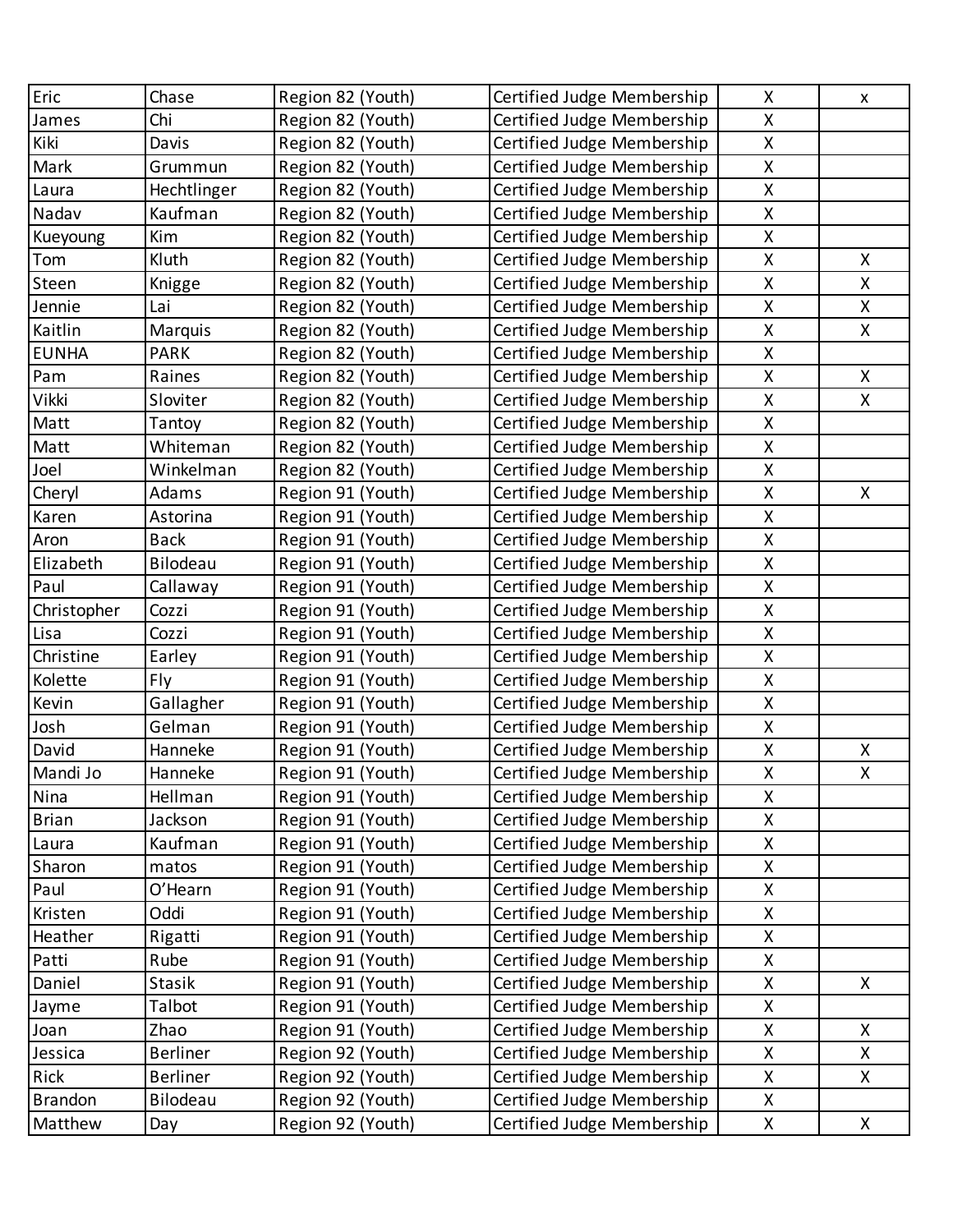| Evan         | Gallegos    | Region 92 (Youth)          | Certified Judge Membership                            | X                  |              |
|--------------|-------------|----------------------------|-------------------------------------------------------|--------------------|--------------|
| Ashley       | Garland     | Region 92 (Youth)          | Certified Judge Membership                            | X                  | X.           |
| Pete         | Gillis      | Region 92 (Youth)          | Certified Judge Membership                            | X                  | X.           |
| Matthew      | Grove       | Region 92 (Youth)          | Certified Judge Membership                            | $\pmb{\mathsf{X}}$ |              |
| Tad          | Hirsch      | Region 92 (Youth)          | Certified Judge Membership                            | $\pmb{\mathsf{X}}$ |              |
| Leon         | Hsu         | Region 92 (Youth)          | Certified Judge Membership                            | X                  |              |
| Sarunna      | Jin         | Region 92 (Youth)          | Certified Judge Membership                            | X                  |              |
| Melissa      | Korf        | Region 92 (Youth)          | Certified Judge Membership                            | X                  | $\mathsf{X}$ |
| Shannon      | Lucia       | Region 92 (Youth)          | Certified Judge Membership                            | $\pmb{\mathsf{X}}$ | X.           |
| Dan          | Nolan       | Region 92 (Youth)          | Certified Judge Membership                            | $\pmb{\mathsf{X}}$ |              |
| Matt         | Ornes       | Region 92 (Youth)          | Certified Judge Membership                            | X                  |              |
| Stine        | Ornes       | Region 92 (Youth)          | Certified Judge Membership                            | $\pmb{\mathsf{X}}$ |              |
| Justin       | Palma       | Region 92 (Youth)          | Certified Judge Membership                            | X                  |              |
| Anthony      | Perugini    | Region 92 (Youth)          | Certified Judge Membership                            | $\pmb{\mathsf{X}}$ |              |
| Kasia        | Pietras     | Region 92 (Youth)          | Certified Judge Membership                            | $\pmb{\mathsf{X}}$ |              |
| Derek        | Schuster    | Region 92 (Youth)          | Certified Judge Membership                            | $\pmb{\mathsf{X}}$ |              |
| Joji         | Suzuki      | Region 92 (Youth)          | Certified Judge Membership                            | $\mathsf{X}$       | X.           |
| Anabelle     | Teng        | Region 92 (Youth)          | Certified Judge Membership                            | X                  |              |
| Mark         | Vasta       | Region 92 (Youth)          | Certified Judge Membership                            | X                  | $\mathsf{X}$ |
| Nora         | Zizlsperger | Region 92 (Youth)          | Certified Judge Membership                            | $\pmb{\mathsf{X}}$ | X.           |
| Kelly        | Cooper      |                            | Rocky Mountain (Collegiate Certified Judge Membership | $\mathsf{X}$       |              |
| Max          | Donovan     |                            | Rocky Mountain (Collegiate Certified Judge Membership | X                  |              |
| Philip       | Holbert     |                            | Rocky Mountain (Collegiate Certified Judge Membership | X                  |              |
| Syed         | Hosain      |                            | Rocky Mountain (Collegiate Certified Judge Membership | $\pmb{\mathsf{X}}$ |              |
| Zachary      | Kiyak       |                            | Rocky Mountain (Collegiate Certified Judge Membership | X                  |              |
| Karina       | Kotyleva    |                            | Rocky Mountain (Collegiate Certified Judge Membership | X                  | $\mathsf{X}$ |
| Elizabeth    | Matthews    |                            | Rocky Mountain (Collegiate Certified Judge Membership | X                  |              |
| Michael      | <b>New</b>  |                            | Rocky Mountain (Collegiate Certified Judge Membership | X                  | X            |
| Veronica     | New         |                            | Rocky Mountain (Collegiate Certified Judge Membership | X                  | X.           |
| David        | Oliver      |                            | Rocky Mountain (Collegiate Certified Judge Membership | X                  |              |
| Jaime        | Ray         |                            | Rocky Mountain (Collegiate Certified Judge Membership | X                  |              |
| Ruchir       | Sehra       |                            | Rocky Mountain (Collegiate Certified Judge Membership | X                  |              |
| Micah        | Treptau     |                            | Rocky Mountain (Collegiate Certified Judge Membership | X                  |              |
| Zhidi        | Wu          |                            | Rocky Mountain (Collegiate Certified Judge Membership | Χ                  |              |
| John         | Hagadorn    | South Central (Collegiate) | Certified Judge Membership                            | X                  |              |
| Logan        | Jung        | South Central (Collegiate) | Certified Judge Membership                            | X                  |              |
| Kristi       | Kincaid     | South Central (Collegiate) | Certified Judge Membership                            | X                  |              |
| Vanessa      | Rouse       | South Central (Collegiate) | Certified Judge Membership                            | X                  |              |
| Ayesha       | Chubb       | Southeast (Collegiate)     | Certified Judge Membership                            | Χ                  |              |
| jerilyn      | hayward     | Southeast (Collegiate)     | Certified Judge Membership                            | X                  | X.           |
| Keith        | Hunt        | Southeast (Collegiate)     | Certified Judge Membership                            | Χ                  | X.           |
| <b>Brady</b> | McLaughlin  | Southeast (Collegiate)     | Certified Judge Membership                            | X                  | X.           |
| Cameron      | Watson      | Southeast (Collegiate)     | Certified Judge Membership                            | X                  |              |
| Evans        | Woodward    | Southeast (Collegiate)     | Certified Judge Membership                            | X                  | X.           |
| Karalyn      | Aronow      | West Coast (Collegiate)    | Certified Judge Membership                            | X                  | X.           |